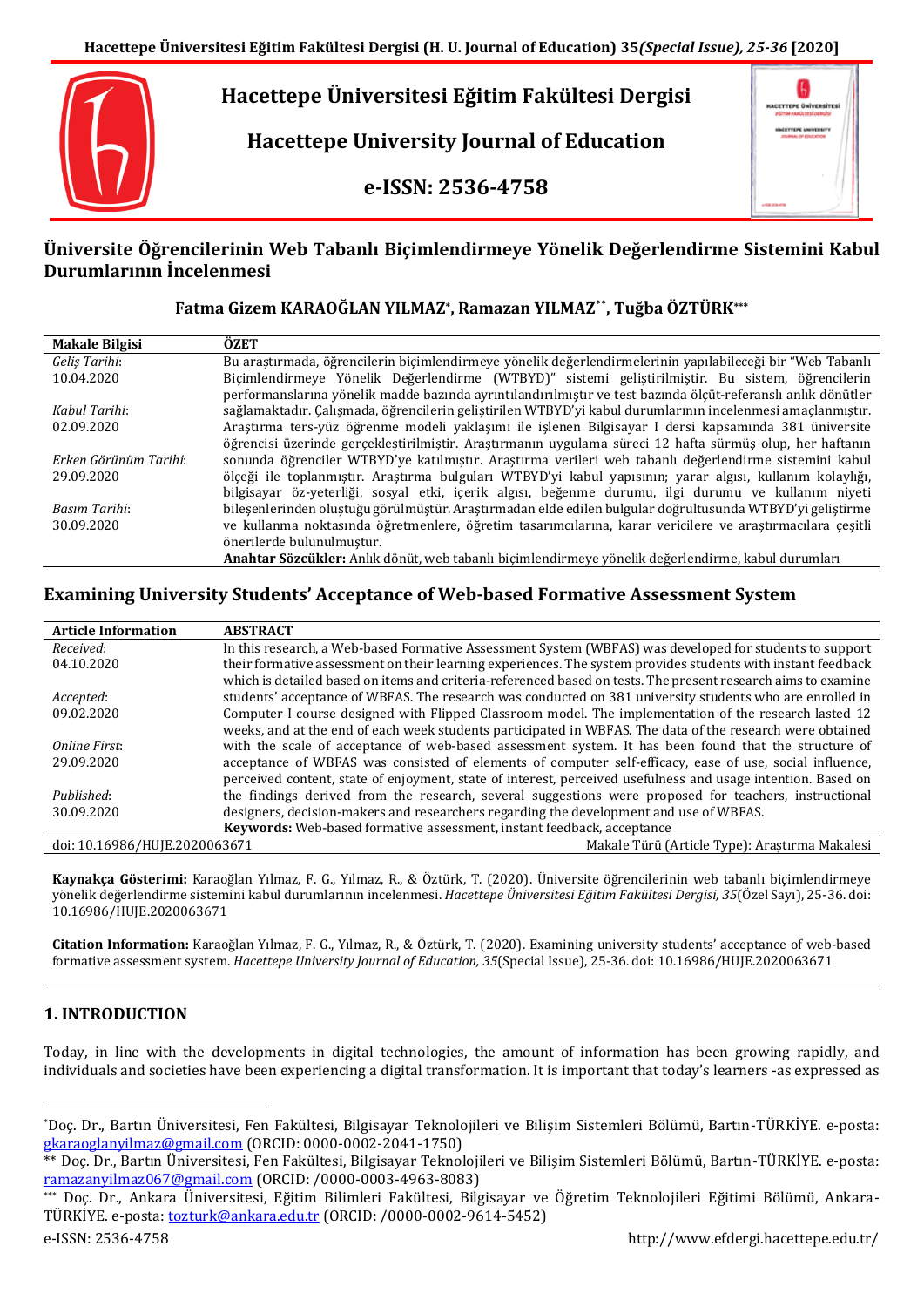the learners of 21st century- could adapt to the changing conditions of society and life. In this sense, the knowledge and abilities such as technological literacy, problem solving skills, creativity, critical thinking, interpersonal skills, leadership, cognitive flexibility are seen as fundamental proficiencies today (Care, 2018; World Economic Forum, 2016).

The digital transformation which is experienced at individual and social terms together with the developments in information and communication technologies affects education. Accordingly, learning process and environments have begun to be designed based on digital technologies and 21st century learner abilities. In this respect, in the recent years, the studies on web-based assessment approaches and systems have been accelerated (McCarthy, 2017; McLaughlin, & Yan, 2017; Hooshyar et al., 2016). This assessment approach, called as web-based formative assessment system (WBFAS), is applied using web-based tools and systems in the instruction process. In this approach, by identifying learning inadequacies/difficulties/mistakes of the students it is aimed at taking precautions to prevent these undesired experiences. In WBFAS, it can be ensured that students are enabled to review their learning process by giving them instant and detailed feedback. This, at the same time, facilitates individualization of instruction. Students have the opportunity to participate in WBFAS whenever and wherever they want. So, this creates a facility for flexible learning.

WBFAS could be useful for understanding the learning process and outputs of learners. However, one of the important factors affecting whether this type of assessment approaches reach their aim is related to what extent students accept WBFAS approach. It is seen that there are only a few studies on acceptance and use of WBFAS in the literature. Different from existing studies, in the present research, a WBFAS system where students receive feedback which is detailed based on items and criteria-referenced based on tests is developed. Within the scope of the research, student's level of acceptance of this system is analyzed. In this manner, this research has a unique value, and it is thought that findings obtained from this research will improve the flow and depth of the research with respect to the design and use of WBFAS systems.

# **1.1. Theoretical Background**

# *1.1.1. Self-assessment, web-based formative assessment and feedback*

Formative assessment are the evaluations which are performed any time during the instruction process and which provide feedback to the learner to improve learning (Sadler, 1989). This assessment type is mostly used by teachers to give feedback to the students during the learning process. The results obtained from the formative assessment can be used to improve student success and make changes in the instruction process and strategies (Dunn & Mulvenon, 2009). Formative assessment enables a student to observe his/her learning process.

WBFAS is an assessment in which feedback is provided automatically and instantly to the learner through web-based system and tools. WBFAS can be differentiated from traditional formative assessment applications with regard to aspects that WBFAS can be applied at any time and place desired, provide instant feedback to the student, the assessment can be individualized and WBFAS can be repeated as much as wanted. WBFAS can be used for objectives such as ensuring student's participation in the online learning process, increasing student's motivation, allowing the student to monitor and assess his/herself. And this is of importance and value with regards to enabling individualization of instruction. There has been an increasing interest in WBFAS in recent years in terms of enabling individualized instruction, targeting constant development of students and handling student's assessment with an integrative manner throughout the process.

In the literature, there are different tools and methods used for WBFAS. The methods such as game-based assessment, peer assessment, e-portfolio creation, online discussions and cooperative assessment are used in this process (Gikandi et al., 2011; Hooshyar et al., 2016; McLaughlin & Yan, 2017). Furthermore, one of the most preferred methods in formative assessment is self-assessment. Self-assessment is a process that learner assesses how much he/she learned something based on his/her criteria and makes a judgement.(Leach, 2012). Web-based self-assessment is an assessment where students can test themselves to make a valid and reliable judgement about their level of knowledge and ability, and one or several supportive activities such as graded scoring keys can be found. The main objective of self-assessment is to allow learners to determine strong and weak aspects of their performance and enhance their learning (McMilllan, 2007). Thus, self-assessment has a crucial role in formativebased assessment (Andrade & Valtcheva, 2009). The keyword for effective self-assessment is feedback.

Feedback is a special explanation to give information regarding a specific study ofthe learner (Brookhart, 2008). It is anticipated that feedback is used by instructors to format the instruction and by learners to format their own learning process (Black & Wiliam, 2009). Feedback gives the information about at which level the learner is in the process of formative-based assessment and what the learner needs to know. Feedback initiates the motivation factor by developing the control sense of the learners on their own learning (Brookhart, 2008). Furthermore, it is stated that there is a correlation between the regular feedbacks provided on learner's academic performance and the progress of his/her next academic performance (Tuckman, 1999).

It has been remarked that formative-based assessment done to form the instruction attracts little interest, especially in a traditional learning environment, although it is continuously emphasized that it significantly contributes to the learninginstructing process (Pachler et al., 2010; Wang, Wang, & Huang, 2008). Because, in traditional formative assessment, providing personalized feedback is a process that requires time-consuming and serious efforts (Cukusic, Garaca, & Jadric, 2014).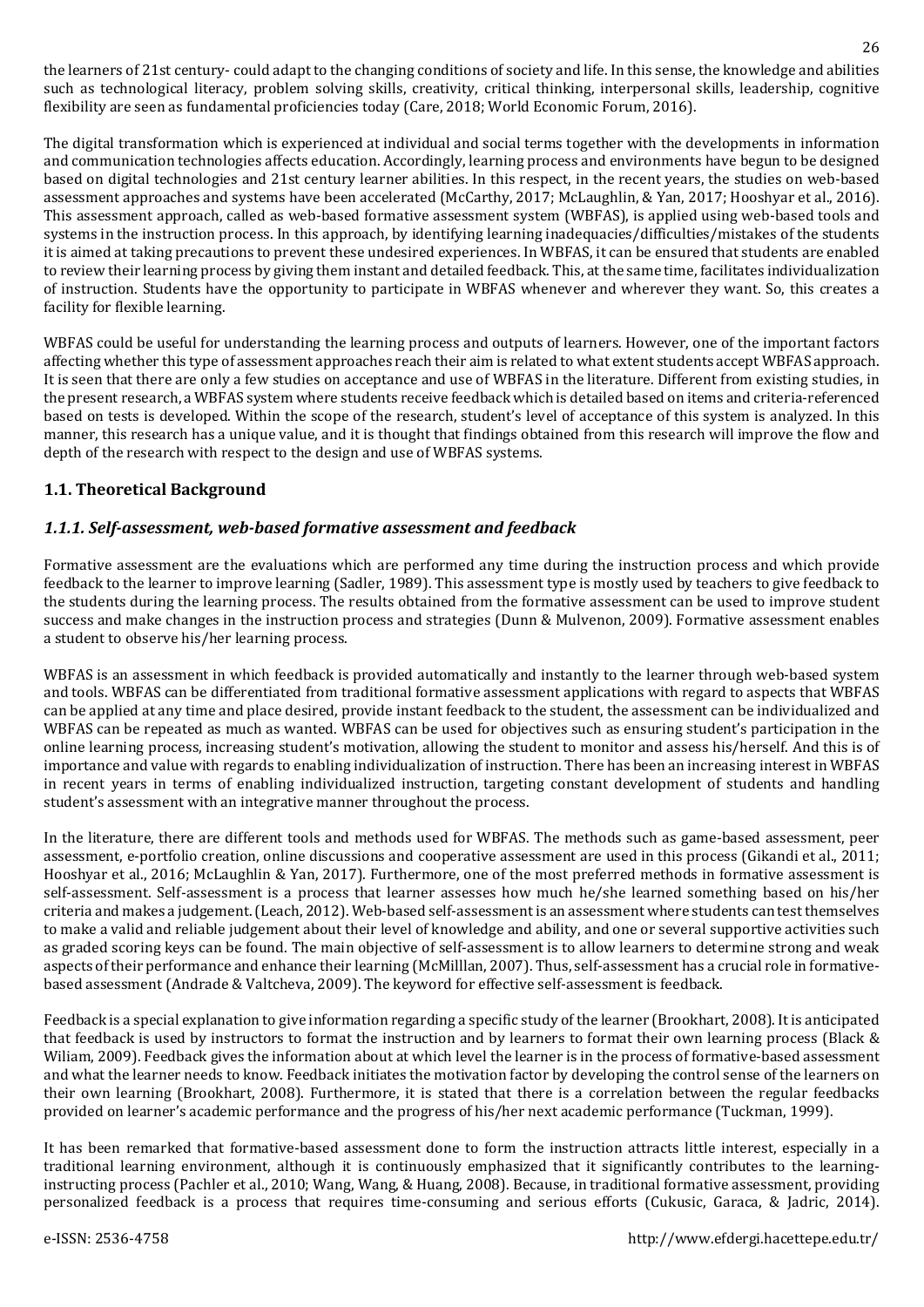Moreover, constrains such as the time limit in the curriculum and crowded classrooms can also be obstacles. On the other hand, especially assessment practices in web-based/technology-based formative assessment has advantages in providing instant and adaptable feedback to the learners. The learners can participate in formative assessment activities in flexible time and location and can do self-assessment by obtaining feedback. In the present study, WBFAS in the form of multiple-choice tests on the topics of that each week are conducted to the learners at the end of the week. In these tests, by applying formative assessment where learners can receive feedback, which is detailed based on items and criteria-referenced based on tests, it is aimed that learners can do self-assessment.

### *1.1.2. Web-based formative assessment acceptance*

Technology Acceptance Models (Davis, 1989) could be utilized for examining structures affecting acceptance and adoption of an emerged technology by the target group. Terzis and Economides (2011) remark that the acceptance of learners is essential in order to acquire expected benefits from formative-based assessment systems. Accordingly, Terzis and Economides (2011) revealed an acceptance model in order to present learners' behaviour on web-based assessment (CBA) use and intention towards technology acceptance models.

There are eight factors in this model that are developed to identify learners' intentions to use CBA systems. These factors are perceived enjoyment, "perceived usefulness, perceived ease of use, perceived computer self-efficacy", social influence, facilitative conditions, goal expectancy, and content in order (Yurdugül & Bayrak, 2014, p. 184). Perceived usefulness is the level of belief towards that learners' use of assessment system improves their performance. Perceived ease of use refers to learners' belief towards using the system with less effort (Davis, 1989). Computer self-efficacy is learners' belief towards their abilities on computer use (Compeau & Higgins, 1995). Social influence refers to the effect of immediate surroundings (teacher, manager, parents, peer, etc.) on learner's behavior and beliefs (Terzis & Economides, 2011). Content is explained as the relation of the questions in the assessment system with the content of the subject (Terzis & Economides, 2011).

It is important to understand why a tool and/or learning environment designed for instruction is adopted or not since the goal is actually not only to create the tool and learning environment but also to ensure their use and sustainability (Usluel & Mazman, 2010). Drawing on this, learners' acceptance status of WBFAS developed is analyzed within the scope of the research.

# **1.2. Literature Review**

In their research, Karay et al. (2012) compared the effect of CBA and paper-based assessment methods on the acceptance of formative assessment. As a result of a research study carried with medicine students, no difference was observed on the general acceptance of two types of assessment on pre-clinic phase of medicine education. However, in the clinic phase, a significant difference was observed in favor of CBA. As a result of the research, it is stated that providing immediate feedback could increase the acceptance of CBA. In their study, Terzis and Economides (2011) studied the effect of gender on the acceptance of CBA. The results of the research showed that the factors of perceived ease of use and perceived playfulness are essential for women on acceptance. On the other hand, perceived playfulness and perceived usefulness are the most crucial aspects for men. This shows that in the condition where the content of CBA is clear and enjoyable, the acceptance level could be high. In their research, Terzis et al. (2012) analyzed the effect of student's personality aspects on CBA acceptance. As a result, students' personality traits are found effective on acceptance.

In the research of Terzis et al. (2012, p. 718), the effect of emotional feedback on CBA acceptance was studied. It was observed that emotional feedback has a direct effect on Behavioral Use Intention". It was determined that "emotional feedback has effect on playfulness, benefit and ease of use. In their research, Terzis et al. (2012) analyzed the factors effective on students' CBA continuance acceptance. The results of the research showed that ease of use and enjoyment factors are effective on CBA's continuance acceptance. In their research, Terzis et al. (2013) compared the difference between cross-cultural issues in CBA acceptance. In this context, they compared the students' CBA acceptance in Greece and Mexico. The results of the research show that the structure of CBA acceptance is valid for both cultures and "Greek students' behavioral intention is triggered mainly by Perceived Playfulness and Perceived Ease of Use, while Mexican students' behavioral intention is caused by Perceived Playfulness and Perceived Usefulness" (Terzis et al., 2013, p.411).

Lin and Lai (2019) analyzed the effect of self-arrangement on CBA acceptance model factors. In the results of study, it is noted that perceived performance expectancy and social influence considerably affect CBA acceptance. The effort expectancy of the students who have low self-arrangement abilities has significantly higher level of effect on behavioral intention compared to the students who have high self-arrangement abilities. Furthermore, it is noticed that the students who have high selfarrangement skills are significantly effective on CBA behavioral intention.

# **1.3. Problem**

In the literature, there are several research studies regarding students' acceptance towards CBA. In these studies, researchers have attempted to put forward a model in order to identify the general acceptance of students. Also, in some studies, it is seen that acceptance cases are compared in terms of several variables such as self-arrangement. However, there is a gap in the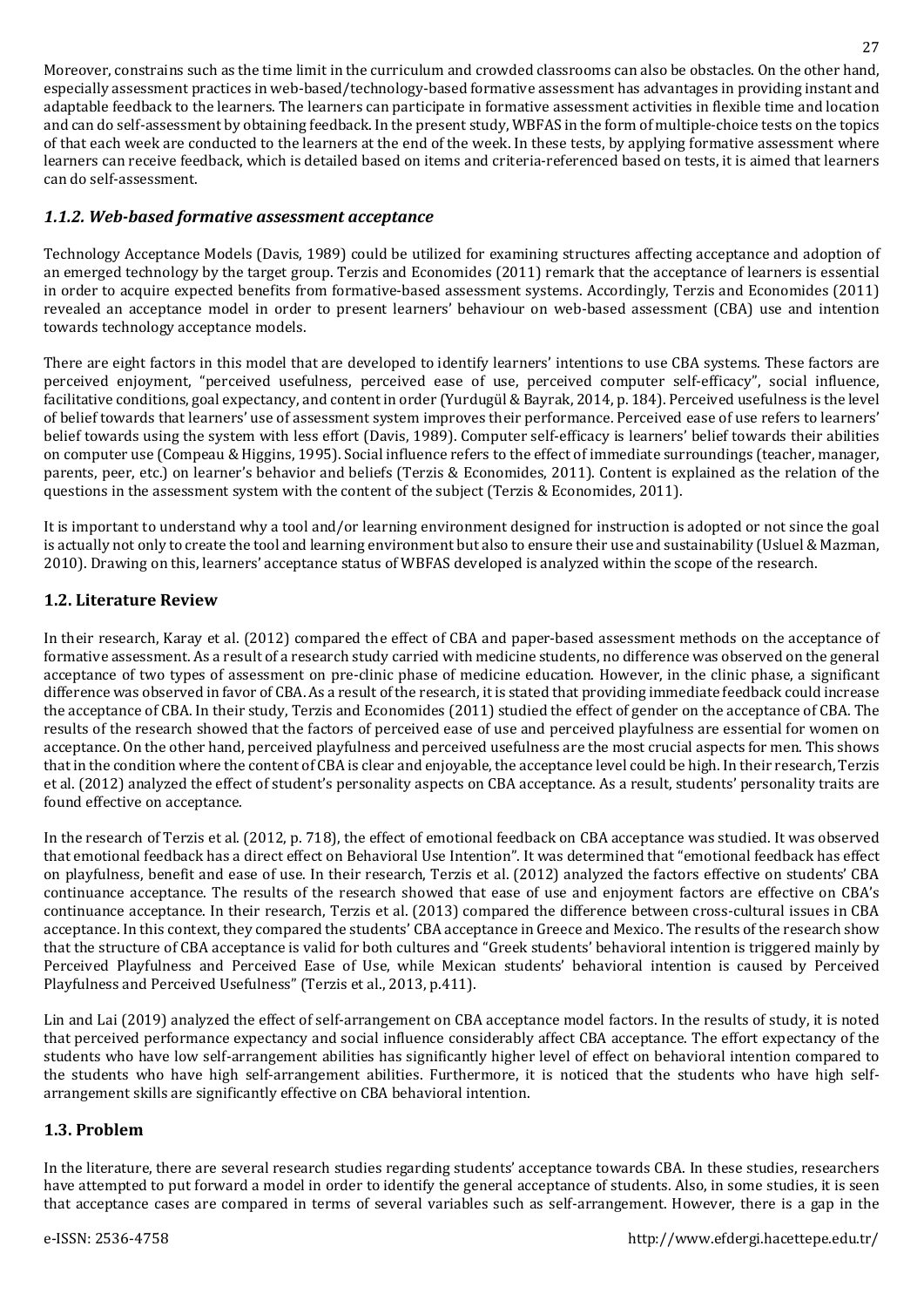literature on how different feedback types, such as immediate feedback has an effect on CBA acceptance (Karay et al., 2012; Terzis et al., 2012). In addition, it is observed that today WYBYD has begun to be utilized with the widespread use of web-based tools. Nevertheless, when the literature is analyzed, it is observed that research findings on the acceptance of WBFAS are needed. Accordingly, in the present study, a WBFAS system is developed where university students can perform their formative self-assessment and receive feedback, which is detailed based on items and criteria-referenced based on tests. In this research, students' acceptance of WBFAS is analyzed.

### **2. METHOD**

Quantitative method was used in the present study. Descriptive methodology was used to explore the status of the students' acceptance and use of WBFAS.

### **2.1. Participants**

The participants of the research consisted of 381 undergraduate students studying in a Turkish public university enrolled in Computer I course. The students took their Computer I course according to FC model. At the end of each week, students participated in formative assessment with regard to the topic of the week in a learning management system. Students were from the departments of Turkish Language and Literature, Contemporary Turkish Dialects and Literature, History, Turkish Language Education, Elementary Mathematics Education, Political Science, and Public Administration. 134 of students (35.2%) are male and 247 of them (64.8%) are female. Students participated voluntarily. The ages of the students vary between 18 and 25.

### **2.2. Data Collection Tools**

The data of this research was collected from a personal data collection form and a web-based assessment system acceptance scale.

### *2.2.1. Personal data collection form*

The form was developed by the researchers of the present study. In the form, several questions regarding demographic information of the participants such as gender, department and age are addressed.

#### *2.2.2. Web-based assessment system acceptance scale*

The scale developed by Yurdugül and Bayrak (2014) and revised by Alır (2015) is used in order to identify the students' webbased assessment acceptance. The scale consists of eight dimensions which are "perceived usefulness, perceived ease of use, computer self-efficacy, social influence" (Terzis & Economides, 2011a, p. 1032), perceived relationship with the course content, perceived enjoyment, interest and behavioral intention. 5-point likert scale ranks from 'I don't agree' (1) and 'I totally agree' (5). The Cronbach Alfa confidence values of scale factors which are re-calculated for this research range from .82 to .91. The high score obtained from the scale indicates that students have high acceptance status for WBFAS.

Whether the scale data demonstrates normal distribution or not was examined and it was observed that the data distribute within the range of +1 to -1. Hence, it was seen that the data shows normal distribution. KMO (Kaiser-Meyer-Olkin) coefficient and Bartlett Sphericity test were used to ensure the sample and data are suitable for factor analysis. According to Hair et al. (1998), it is noted that if KMO is higher than .060 and Bartlett test is significant, then data is suitable for factor analysis. KMO coefficient was calculated as .87 for web-based assessment system acceptance scale. It is determined that since the value is higher than .60, the data is suitable for factor analysis. The Bartlett test for the scales was meaningful (p<0.05). Thus, the questionnaires were deemed suitable for factor analysis.

### **2.3. Web-based Assessment Environment and Study Process**

The research was carried out in Computer I course, which was designed according to Flipped Classroom (FC) model. In accordance with the FC model, the first stage of the course was delivered online. Moodle, a learning management system (LMS), was used as a learning environment in the research. Online courses were held in Moodle LMS. The researchers were asked to upload the videos of the week on the LMS to let the students prepare for the topics. In accordance with the FC model, the second stage of the course was delivered face to face in the computer laboratory. Students practiced applications on the subjects in the computer lab. At the end of the relevant week, students conducted formative assessment application over LMS. The learning process proceeded in a similar way over the course of 12 weeks. Within the scope of the course, students learned about basic computer hardware, operating systems, word processor, presentation and spreadsheet software. The formative assessment application was prepared using Moodle's quiz tool. The screenshot of the WBFAS system is presented in Figure 1.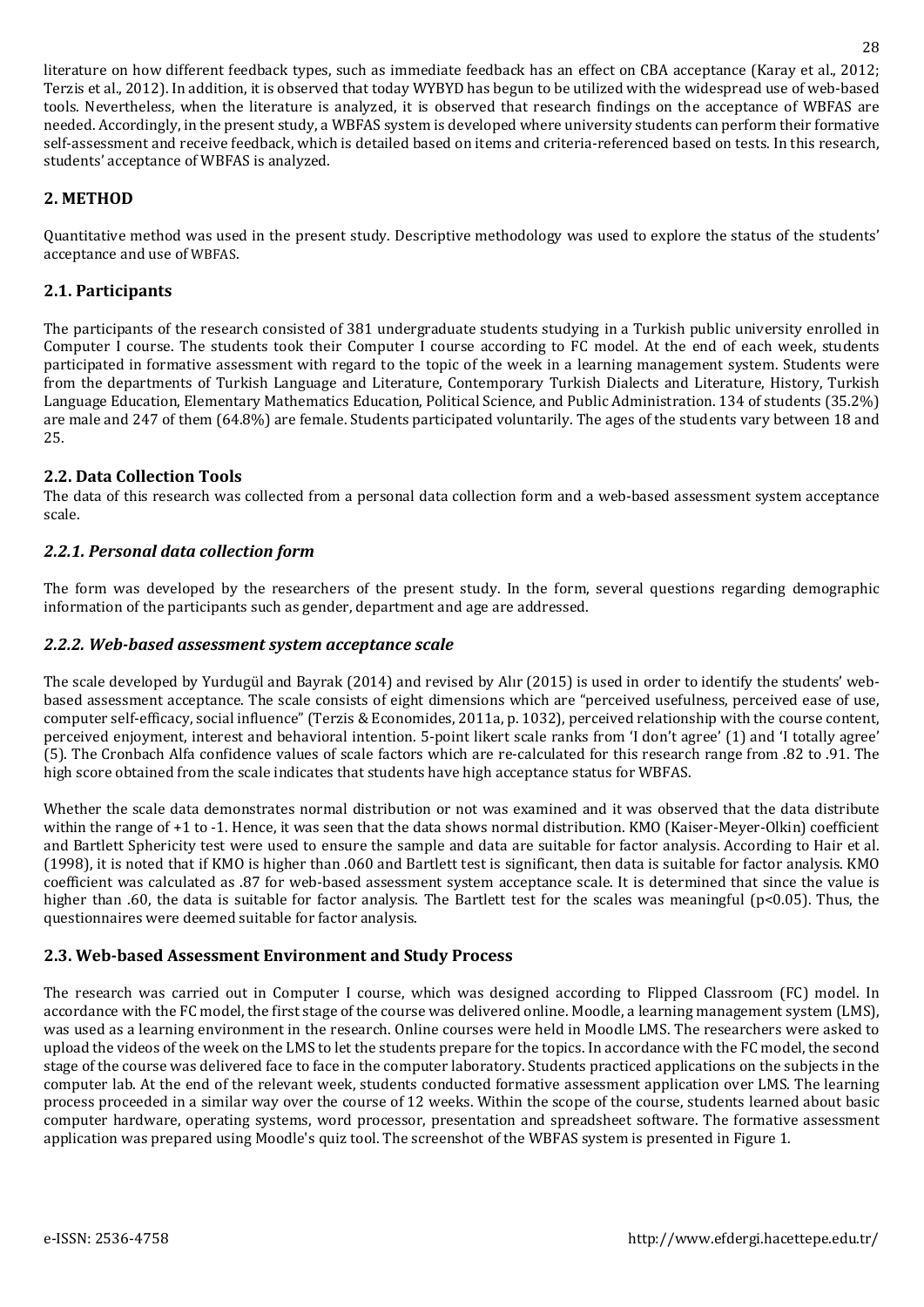| <b>く</b> Geri                                                                    | 1. Hafta Quiz                                      |  |  |  |  |  |
|----------------------------------------------------------------------------------|----------------------------------------------------|--|--|--|--|--|
|                                                                                  |                                                    |  |  |  |  |  |
| Soru 1                                                                           | Henüz cevaplanmadı<br>10,00 üzerinden işaretlenmiş |  |  |  |  |  |
| "Bilgi" Kelimesi kaç byte'lık ve kaç bitlik yer kaplar ?<br>Lütfen birini seçin: |                                                    |  |  |  |  |  |
| a. 1 KB - 40 Byte                                                                | J.                                                 |  |  |  |  |  |
| b. 2 KB - 50 Bit                                                                 | $\frac{1}{2}$                                      |  |  |  |  |  |
| c. 3 KB - 60Bit                                                                  |                                                    |  |  |  |  |  |
| d.<br>5 Byte - 40 Bit                                                            |                                                    |  |  |  |  |  |
| Clear my choice                                                                  |                                                    |  |  |  |  |  |
|                                                                                  |                                                    |  |  |  |  |  |
|                                                                                  | Sonraki >                                          |  |  |  |  |  |
|                                                                                  |                                                    |  |  |  |  |  |
|                                                                                  |                                                    |  |  |  |  |  |
|                                                                                  |                                                    |  |  |  |  |  |

Figure 1. Screenshot of WBFAS

The exam was prepared in the form of multiple-choice test. A quiz consisting of 30 questions was prepared every week. Feedback was provided to each distracter question. When the student answered the question incorrect, an explanatory feedback was provided instantly to clarify why his or her answer was wrong. Thus, the student could see which subjects he/she is lacking. When the student completes the exam, a report showing which questions the student answers correct and which ones wrong, what score the student gets from the exam is presented to the student. The aim in the formative assessment is to enable the students to review their learning process, then discover and correct what he or she knows incorrect and missing. In this manner, it is designed in a way that the students can re-take formative assessment as much as they want. The students can practice the exam whenever and wherever they want and there is no time-limit for the exam practice. The students can answer the questions by contemplating on them as much as they want. In other words, whenever the students sit for the exam, the order of the questions are randomly assigned.

### **2.4. Data Analysis**

Data set of the research was analyzed in terms of suitability for the factor analysis. For this purpose, the data set was analyzed with regards to sample size, normality, linearity and multiple-linearity, and it was found that data set was suitable for factor analysis.

### **3. FINDINGS**

### **3.1. Acceptance of WBFAS**

Students' acceptance status of WBFAS system was analyzed in accordance with the goal of the research. For this purpose, primarily, descriptive statistics related to the factors in the web-based assessment system acceptance structure were calculated. The findings are shown in Table 1.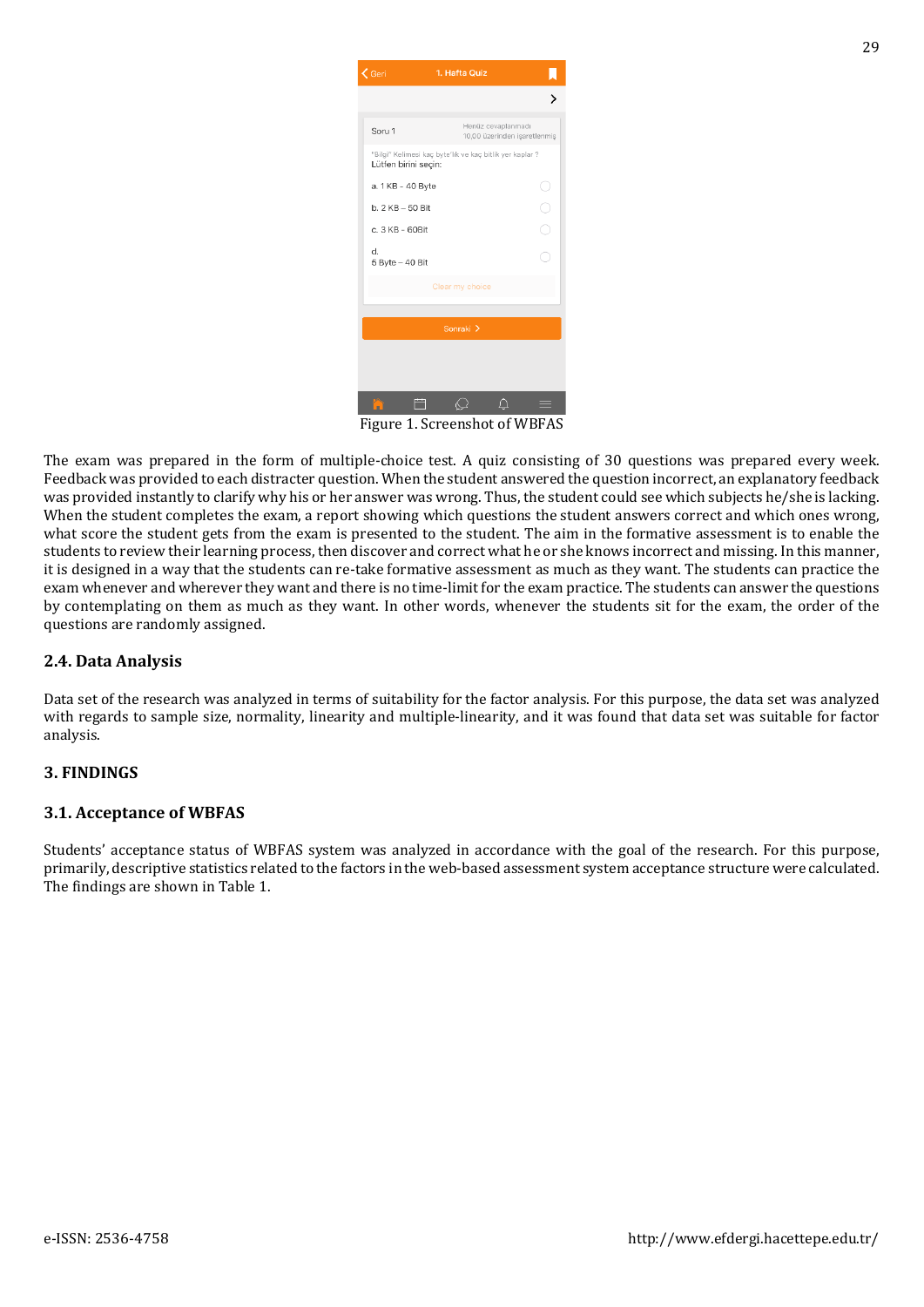Table 1. *Results for the Measurement Model*

| <b>Construct items</b>                                               | Mean  | <b>Standard</b><br>deviation | <b>Factor</b><br>loading<br>(>0.7) | Cronbach a<br>(>0.7) | Composite<br>reliability<br>(>0.7) | Average<br>variance<br>extracted<br>(>0.5) |
|----------------------------------------------------------------------|-------|------------------------------|------------------------------------|----------------------|------------------------------------|--------------------------------------------|
| Perceived Usefulness<br>Item1<br>Item2<br>Item <sub>3</sub>          | 11.09 | 2.82                         | 0.901<br>0.860<br>0.841            | 0.921                | 0.90                               | 0.75                                       |
| Perceived Ease of Use<br>Item1<br>Item2<br>Item <sub>3</sub>         | 11.53 | 2.90                         | 0.931<br>0.916<br>0.921            | 0.910                | 0.94                               | 0.85                                       |
| <b>Computer Self-Efficacy</b><br>Item1<br>Item2<br>Item <sub>3</sub> | 11.49 | 2.67                         | 0.919<br>0.902<br>0.870            | 0.878                | 0.92                               | 0.80                                       |
| Social Influence<br>Item1<br>Item2<br>Item <sub>3</sub>              | 11.06 | 2.65                         | 0.867<br>0.828<br>0.869            | 0.816                | 0.89                               | 0.73                                       |
| Content<br>Item1<br>Item2<br>Item <sub>3</sub>                       | 11.31 | 2.63                         | 0.870<br>0.890<br>0.887            | 0.857                | 0.91                               | 0.77                                       |
| Enjoyment<br>Item1<br>Item2                                          | 7.20  | 2.02                         | 0.945<br>0.945                     | 0.879                | 0.94                               | 0.89                                       |
| Interest<br>Item1<br>Item2                                           | 7.25  | 1.98                         | 0.944<br>0.944                     | 0.877                | 0.94                               | 0.89                                       |
| <b>Behavioral Intention</b><br>Item1<br>Item2<br>Item <sub>3</sub>   | 10.48 | 3.10                         | 0.917<br>0.930<br>0.944            | 0.922                | 0.95                               | 0.86                                       |

On looking at Table 1, it is seen that the values of Factor loading, Cronbach a, Composite Reliability, and Average Variance Extracted are over the threshold levels. In other words, it could be said that validity and reliability of factors and factor items are acceptable. The correlation values between the factors in the model are presented in Table 2.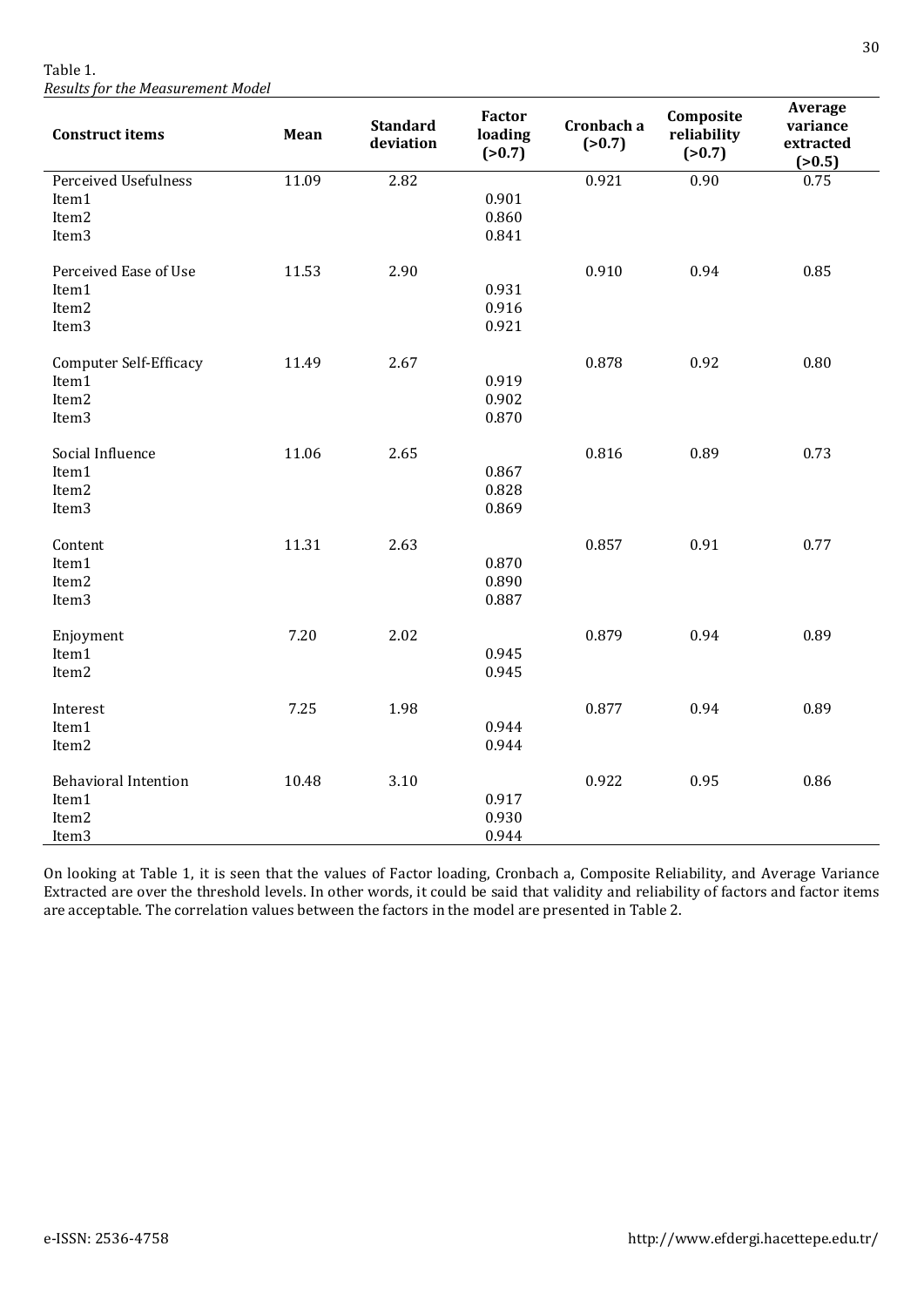#### Table 2. *Correlation Values between the Factors in the Model*

|                            |   | Perceived<br><b>Usefulness</b> | <b>Perceived</b><br>Ease of Use | Computer<br><b>Self-Efficacy</b> | <b>Social</b><br><b>Influence</b> | Content      | Enjoyment Interest |        | <b>Behavioral</b><br>Intention |
|----------------------------|---|--------------------------------|---------------------------------|----------------------------------|-----------------------------------|--------------|--------------------|--------|--------------------------------|
| Perceived<br>Usefulness    | r |                                |                                 |                                  |                                   |              |                    |        |                                |
| Perceived Ease<br>of Use   |   | $.757**$                       |                                 |                                  |                                   |              |                    |        |                                |
| Computer Self-<br>Efficacy |   | $.695**$                       | $.812**$                        | 1                                |                                   |              |                    |        |                                |
| Social Influence           | r | .799**                         | $.767**$                        | $.736**$                         | 1                                 |              |                    |        |                                |
| Content                    | r | $.809**$                       | $.753**$                        | $.728**$                         | $.819**$                          | $\mathbf{1}$ |                    |        |                                |
| Enjoyment                  | r | $.775***$                      | $.716**$                        | $.698**$                         | $.764**$                          | $.749**$     | 1                  |        |                                |
| Interest                   | r | .789**                         | $.667**$                        | $.676**$                         | $.765**$                          | $.775**$     | .859**             | 1      |                                |
| Behavioral<br>Intention    | r | .735**                         | $.613**$                        | $.615**$                         | $.735**$                          | $.687**$     | $.809**$           | .839** | 1                              |

\*\*. Correlation is significant at the 0.01 level (2-tailed).

On looking at Table 2, correlation values between scale structures vary between .613 and .859. According to Pallant (2001), the situation when correlation values are  $r = .10$  to .29 shows small, when  $r = .30$  to .49 shows moderate and when  $r = .50$  to 1.0 shows strong relationship. The structural patterns as part of the acceptance model established by Terzis and Economides (2011) are given in Figure 2.



Figure 2. The pattern and parameter estimates of web-based formative assessment acceptance model

The estimate values obtained in Figure 2 are statistically significant at 0.05 level. Accordingly, it is found that all effects specified in the model that are put forward for students' formative assessment are statistically significant. These estimate values are constructed and presented in Table 3 based on the results of path analysis.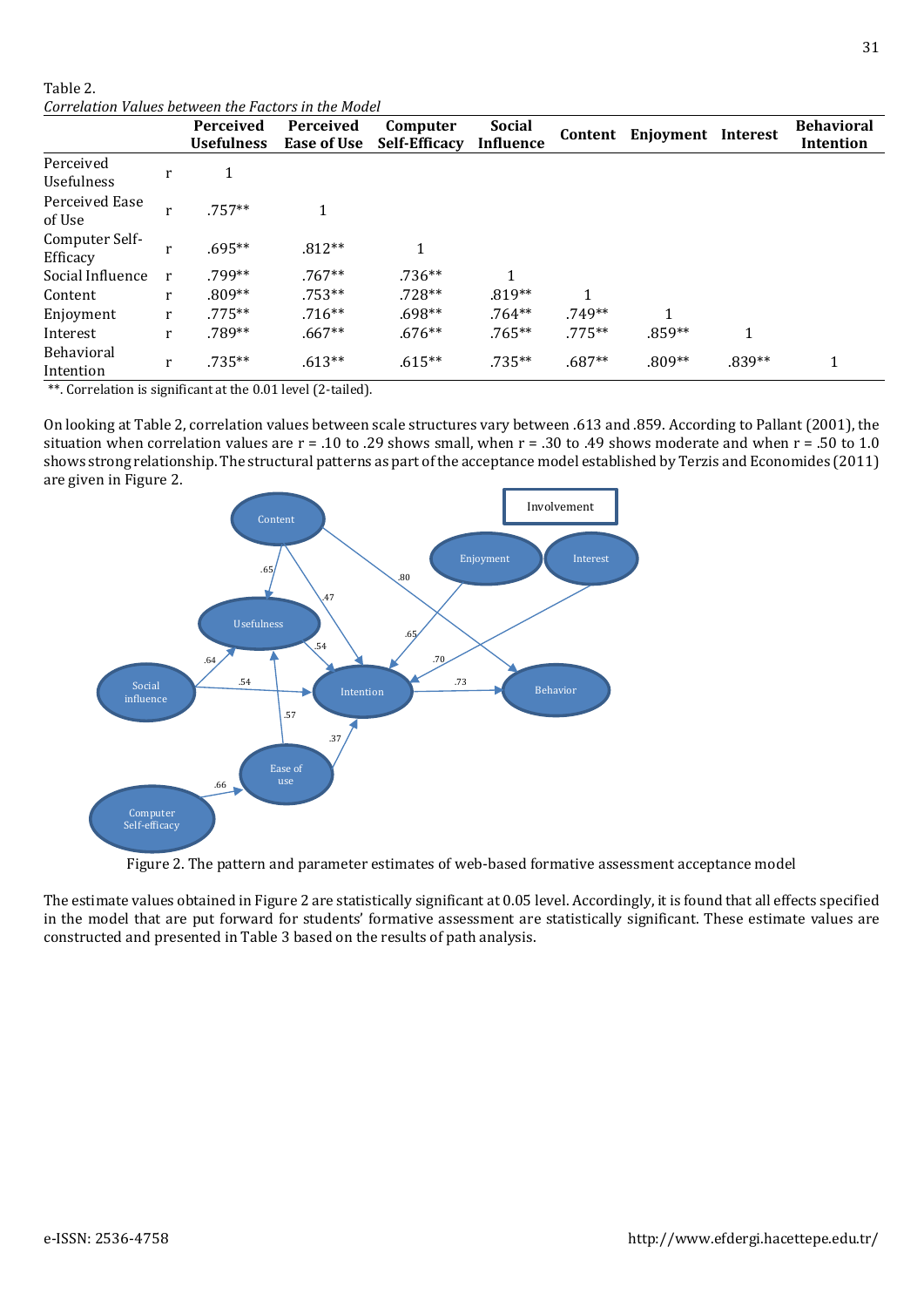| d. | n<br>ı |  |
|----|--------|--|
|    |        |  |

*The Parameter Values and Trial Results of Web-based Formative Assessment Acceptance Model*

| <b>Affecting Variable</b> |  | <b>Affected Variable</b>    | R <sup>2</sup> | <b>Result</b> |
|---------------------------|--|-----------------------------|----------------|---------------|
| Perceived                 |  | <b>Behavioral Intention</b> | $0.37*$        | Has effect    |
| ease of use               |  |                             |                |               |
| Perceived                 |  | <b>Behavioral Intention</b> | $0.54*$        | Has effect    |
| <b>Usefulness</b>         |  |                             |                |               |
| Social influence          |  | <b>Behavioral Intention</b> | $0.73*$        | Has effect    |
| Content                   |  | <b>Behavioral Intention</b> | $0.47*$        | Has effect    |
| Enjoyment                 |  | <b>Behavioral Intention</b> | $0.65*$        | Has effect    |
| Interest                  |  | <b>Behavioral Intention</b> | $0.70*$        | Has effect    |
| Perceived                 |  | Perceived usefulness        | $0.57*$        | Has effect    |
| ease of use               |  |                             |                |               |
| Content                   |  | Perceived usefulness        | $0.65*$        | Has effect    |
| Social influence          |  | Perceived usefulness        | $0.64*$        | Has effect    |
| Computer<br>self-efficacy |  | Perceived Ease of Use       | $0.66*$        | Has effect    |

As given in Table 3, it is found that social influence variables (such as family, teacher and peer guidance) has the most effect (b=0.73; P≤0.05) over the learners' use of intention of WBFAS. Next, it was observed that interest in the system (b=0.70; P≤0.05) and the state of the enjoyment by the system (b=0.65; P≤0.05) respectively have the most effect. It was observed that the perceived usefulness (b=0.54; P≤0.05) that students get by using the system has fourth most effect over intention. It is also noted that the fact that students see the system contents as important (b=0.47; P≤0.05) and find the use of system easy (b=0.37; P≤0.05) are other important factors affecting the intention of students on the use of system.

It is possible to assert that what affects the perceived usefulness towards the use of WBFAS would be an important finding in acceptance model. It was observed that the most important variable that is effective over the perceived usefulness that use of system would provide to the students was perceived relationship with the course content (b=0.65; P≤0.05). It was also observed that a further factor that is significant over perceived usefulness is social influence (b=0.64; P≤0.05) variable (such as family, teacher and peer guidance). Easiness to use the system (b=0.57; P≤0.05) is another factor effective over the perceived usefulness of students. The fact that students' having a high level of computer self-efficacy (b=0.66; P≤0.05) indicates that the system could be used more easily by the students.

It was observed that the most important factor effective over the attitude of students towards the use of system was social influence (b=0.82; P≤0.05). Therefore, recommendation of people who are close to the students such as a family, a teacher and a peer towards using the system is important. As perceived content, the situation that the question contents/feedback in the system are deemed important and beneficial (b=0.80; P≤0.05) by the students significantly affects the attitude of students towards the use of system. A further factor effective on the attitude of students towards the use of system is intention of use (b=0.73; P≤0.05). Accordingly, if students significantly have an intention to use the system, then their intention could considerably be observed in their behaviors to use.

# **4. DISCUSSION AND CONCLUSION**

In this research, a WBFAS was designed for students so that they can do a formative assessment on their learning experience in Computer I course. In the system where WBFAS is used, students can receive feedback which is detailed based on items and criteria-referenced based on tests regarding their performance. Within the scope of the research, factors affecting behavioral intentions of the students towards the use of WBFAS were analyzed. The results are presented as follow.

The findings of the research reveal that the relations among perceived usefulness, perceived ease of use, computer self-efficacy, social influence, perceived relationship with the course content, enjoyment, interest and behavioral intention dimensions that were situated in WBFAS acceptance model are at high level. Based on the results of the research;

- The factors effective on behavioral intention are identified as social influence, enjoyment, interest, perceived usefulness, perceived content, and perceived ease of use.
- The factors effective on perceived usefulness are identified as perceived content, social influence, and perceived ease of use.
- The factor effective on perceived ease of use is identified as computer self-efficacy.

It is observed that the most important factor which is effective on behavioral intention is social influence. Consequently, social factors have critical role on enabling students to develop their acceptance and use of WBFAS. Peers of students and teachers act as the social determinants. Behavioral examples, attitudes, intentions, recommendations and advices of peers and teachers towards the use of WBFAS are influential on other students' use of WBFAS. Accordingly, favourable social factors will also develop behavioral intention of students. Mazman, Usluel and Çevik (2009) explain that social influence affects directly or indirectly the intention of use and emphasize that peer influence is significant.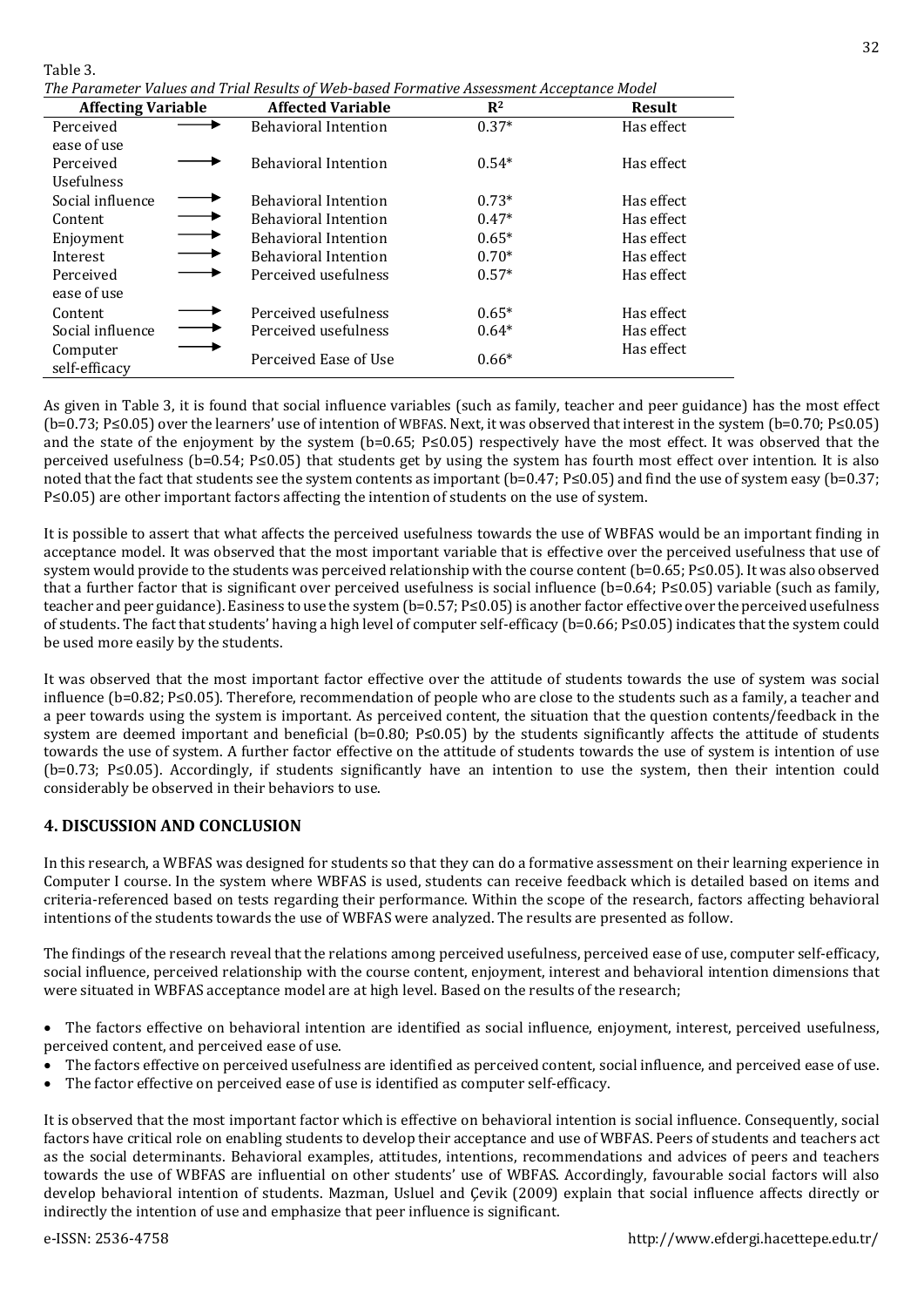A further factor effective on behavioral intention is interest. Boosting interest of the students towards WBFAS will affirmatively affect the behavioral intention towards the use of WBFAS. In this sense, it is important to develop an interface and contents that can attract the attention of the students while designing WBFAS system. These are the components aiming at enhancing the interaction between student-content and student-interface. Improving the interaction between student-content and studentinterface will also favourably affect the students' state of enjoyment from the system of WBFAS. Enjoyment is another factor effective over behavioral intention. It is considered that the results of the present research are consistent with the literature. In some studies, it is observed that enjoyment and interest factors are dealt under the perceived playfulness. According to the results of the research, it is found that perceived playfulness is one of the factors affecting behavioral intention (Moon & Kim, 2001; Terzis & Economides, 2011a; Wang et al., 2009).

The fact that WBFAS system supports the perceived usefulness of the students is important over the development of behavioral intentions. In this manner, in order to improve the perceived usefulness of students, it is necessary that the feedback regarding formative assessment questions and question choices in the system contribute to the learning process of the students, allowing them to learn new matters and to realize their learning deficiencies. Furthermore, it is crucial that questions are associated with the topic content of relevant week. Therefore, it is critical to pay attention to these issues with regard to the design of questions and feedback. These, atthe same time, will improve positively the perceived content of the students. The more perceived content of the students is supported, the more behavioral intention is supported. In other words, it is observed that perceived content affects positively the behavioral intention in CBA, as the results of the present research confirms (Terzis & Economides, 2011a; Terzis et al., 2013; Nikou & Economides, 2017b).

A further factor affecting behavioral intention is the ease of use. The research shows that perceived ease of use is effective on the intention of use of CBA system (Terzis & Economides, 2011a; Terzis, Moridis, & Economides, 2013; Terzis, Moridis, Economides & Mendez, 2013; Nikou & Economides, 2017a, 2017b). Similarly, in the present research it is found that the ease of use of WBFAS system affects behavioral intention. It is important that the use of WBFAS system should be easy. The fact that system can work properly with different hardware such as desktop computer, tablet, and smartphones and that the design of interface is efficient, productive and attractive will increase the ease of use. As a matter of fact confirming this finding, Nikou and Economides (2017b) concluded that the user interface affects the ease of use.

The factors effective on students' perceived usefulness towards WBFAS system are identified as perceived content and social influence. In this sense, the fact that use of interface is easy, design of the content is efficient (questions and feedback), and the peer and teachers of the students provide affirmative opinion and guidance regarding the use of system will increase the perceived usefulness of the system. These are, at the same time, the factors affecting behavioral intention. In the research of Terzis and Economides (2011a), it is seen that perceived content is one of factors effective over perceived usefulness. In their research, Nikou and Economides (2019) concluded that the elements (perceived content, ease of use etc.) associated with output quality which is specified as instructional design factors are effective on perceived usefulness.

Students' having high level of computer self-efficacy is a factor ensuring the perceived ease of use with regard to the use of WBFAS system. Therefore, it is important that teachers who want to utilize similar applications in the education process should support students' computer self-efficacy. In their research, Terzis et al. (2013) concluded that computer self-efficacy is effective on perceived ease of use. In their research, Nikou and Economides (2017b, 2019) found that students' computer self-efficacy on mobile learning is effective over perceived ease of use.

The present research is carried out with undergraduate students who are taking Computer I course. By doing similar studies in different subjects/courses, the results can be compared. In a similar way, by carrying out a similar study with the groups such as students in secondary school or high school, the results of the model with regard to the age factor can be compared. Along with the students, it is also important to analyze behaviors of the teachers on the acceptance and use of WBFAS systems since the teachers have a critical role in students' behaviors on use under the social effect condition. Finally, with the variables which are likely to affect the attitude of educational components on use of WBFAS system such as computer literacy, computer anxiety, attitude, and gender, the learners' attitude on acceptance and use of WBFAS system could be examined.

### **Research and Publication Ethics Statement**

Subjects of the research voluntary participated to the study. Name of the participants were kept anonymous.

### **Contribution Rates of Authors to the Article**

Authors equally contributed to the article.

#### **Statement of Interest**

The authors of the present article declare that there is no conflict of interest.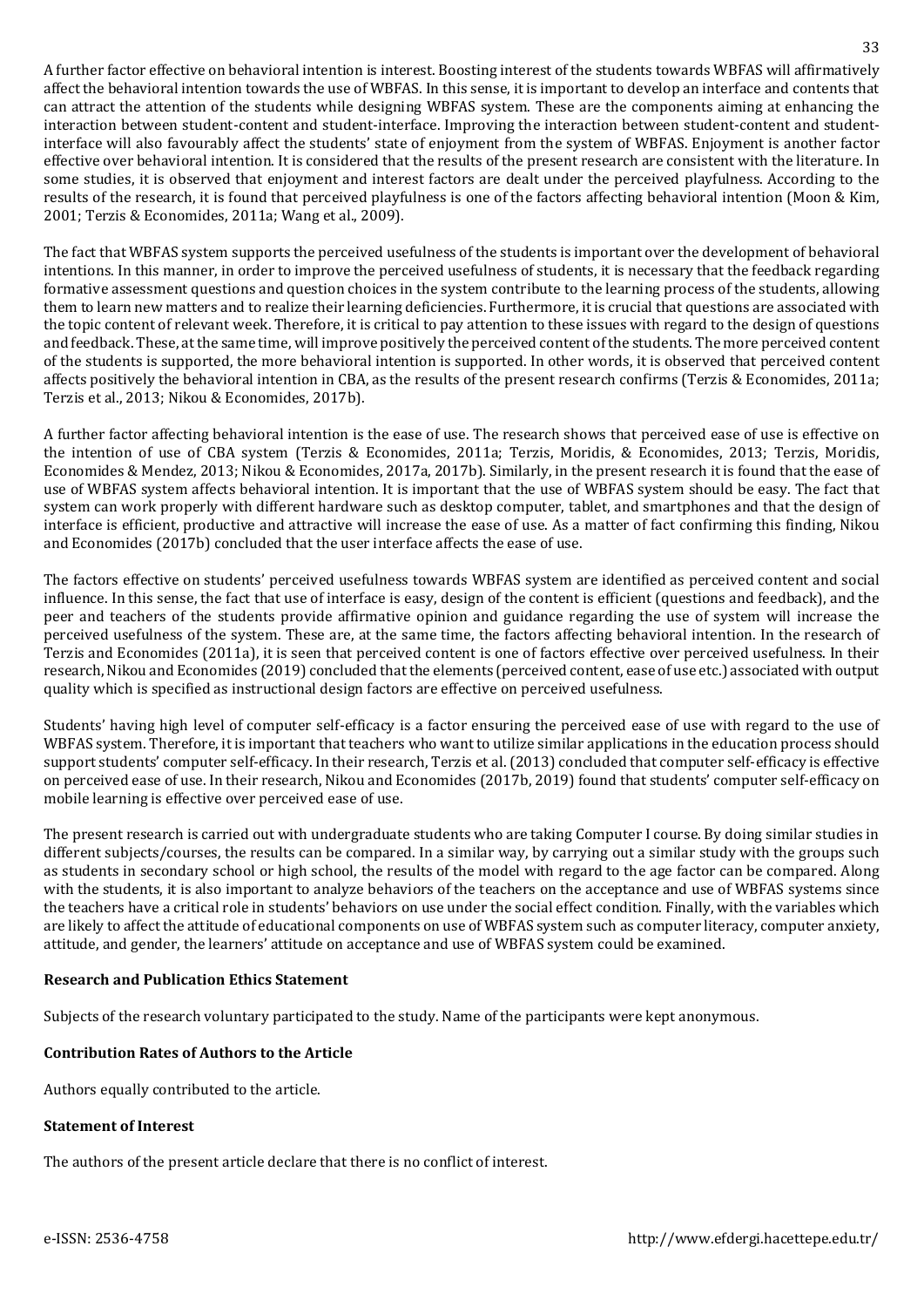### **5. REFERENCES**

Alır, A. (2015). *Investigating secondary school students' acceptance of web based formative assessment system and students' interaction with different feedback types*. Doctoral dissertation, Hacettepe University, Ankara, Turkey.

Andrade, H., & Valtcheva, A. (2009). Promoting learning and achievement through selfassessment. *Theory into Practice, 48*(1), 12-19.

Black, P. J., & William, D. (2009). Developing the theory of formative assessment. *Journal of Personnel Evaluation in Education, 21*(1), 5-31.

Brookhart, S. M. (2008). *How to give effective feedback to your students*. Alexandria, VA: ASCD

Care, E.(2018). Twenty-frst century skills: From theory to action. In E. Care, P. Grifn, & M. Wilson (Eds.), *Assessment and teaching of 21st century skills: Research and applications*. Cham: Springer.

Compeau, D. R., & Higgins, C. A. (1995). Computer self-efficacy: development of a measure and Initial test. *MIS Quarterly, 19*(2), 189–211.

Davis, F. D. (1989). Perceived usefulness, perceived ease of use, and user acceptance of information technology. *MIS Quarterly, 13*, 319–340.

Dunn, K. E. & Mulvenon, S. W. (2009). A critical review of research on formative assessment: The limited scientific evidence of the impact of formative assessment in education. *Practical Assessment, Research & Evaluation*, *14*(7), 1-11.

Gikandi, J. W., Morrow, D., & Davis, N. E. (2011). Online formative assessment in higher education: A review of the literature. *Computers & Education*, *57*(4), 2333-2351.

Hair, J. F., Black, W. C., Babin, B. J., Anderson, R. E., & Tatham, R. L. (1998). *Multivariate data analysis* (Vol. 5, No. 3, pp. 207-219). Upper Saddle River, NJ: Prentice hall.

Hooshyar, D., Ahmad, R. B., Yousefi, M., Fathi, M., Horng, S. J., & Lim, H. (2016). Applying an online game-based formative assessment in a flowchart-based intelligent tutoring system for improving problem-solving skills. *Computers & Education*, *94*, 18-36.

Karay, Y., Schauber, S. K., Stosch, C., & Schuettpelz-Brauns, K. (2012). Can computer-based assessment enhance the acceptance of formative multiple choice exams? A utility analysis. *Medical Teacher*, *34*(4), 292-296.

Leach, L. (2012). Optional self-assessment: Some tensions and dilemmas. *Assessment & Evaluation in Higher Education, 37*(2), 137-147.

Lin, J. W., & Lai, Y. C. (2019). User acceptance model of computer-based assessment: moderating effect and intention-behavior effect. *Australasian Journal of Educational Technology*, *35*(1), 163-176.

Mazman, S. G., Usluel, Y. K., & Çevik, V. (2009). Social influence in the adoption process and usage of innovation: Gender differences. *International Journal of Behavioral, Cognitive, Educational and Psychological Sciences*, *1*(4), 229-232.

McCarthy, J. (2017). Enhancing feedback in higher education: Students' attitudes towards online and in-class formative assessment feedback models. *Active Learning in Higher Education*, *18*(2), 127-141.

McLaughlin, T., & Yan, Z. (2017). Diverse delivery methods and strong psychological benefits: A review of online formative assessment. *Journal of Computer Assisted Learning*, *33*(6), 562-574.

Nikou, S. A., & Economides, A. A. (2017a). Mobile-based assessment: Integrating acceptance and motivational factors into a combined model of self-determination theory and technology acceptance. *Computers in Human Behavior*, *68*, 83-95.

Nikou, S. A., & Economides, A. A.(2017b). Mobile-based assessment: Investigating the factors that influence behavioral intention to use. *Computers & Education*, *109*, 56-73.

Nikou, S. A., & Economides, A. A. (2019). Factors that influence behavioral intention to use mobile‐based assessment: A STEM teachers' perspective. *British Journal of Educational Technology*, *50*(2), 587-600.

Sadler, D.R. (1989). Formative assessment and the design of instructional systems. *Instructional Science, 18*(2), 119-144.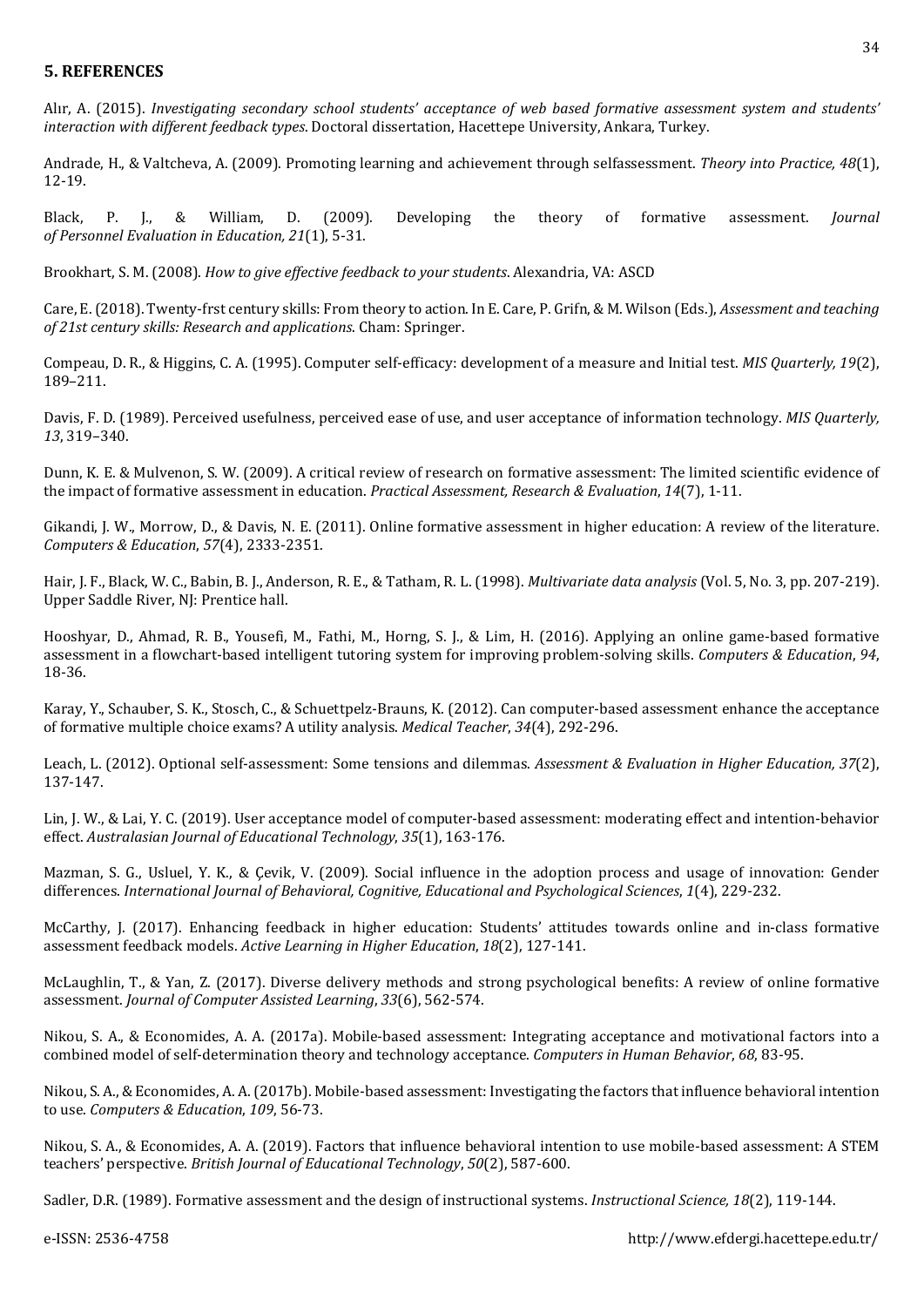Terzis, V., & Economides, A. A. (2011a). The acceptance and use of computer based assessment. *Computers & Education*, *56*(4), 1032-1044.

Terzis, V., & Economides, A. A. (2011). Computer based assessment: Gender differences in perceptions and acceptance. *Computers in Human Behavior*, *27*(6), 2108-2122.

Terzis, V., Moridis, C. N., & Economides, A. A. (2012). How student's personality traits affect Computer Based Assessment Acceptance: Integrating BFI with CBAAM. *Computers in Human Behavior*, *28*(5), 1985-1996.

Terzis, V., Moridis, C. N., & Economides, A. A. (2012). The effect of emotional feedback on behavioral intention to use computer based assessment. *Computers & Education, 59*(2), 710-721.

Terzis, V., Moridis, C. N., & Economides, A. A. (2013). Continuance acceptance of computer based assessment through the integration of user's expectations and perceptions. *Computers & Education*, *62*, 50-61.

Terzis, V., Moridis, C. N., Economides, A. A., & Mendez, G. R. (2013). Computer based assessment acceptance: A cross-cultural study in Greece and Mexico. *Journal of Educational Technology & Society*, *16*(3), 411-424.

Tuckman, B. (1999). A tripartite model of motivation for achievement: Attitude, drive strategy. Paper presented at *American Psychological Association Conference*, Boston, MA.

Usluel, Y. K., & Mazman, S. G. (2010). Eğitimde yeniliklerin yayılımı, kabulü ve benimsenmesi sürecinde yer alan öğeler: bir içerik analizi çalışması. *Çukurova Üniversitesi Eğitim Fakültesi Dergisi, 3*(39), 60-74.

World Economic Forum (2016). What are the 21st-century skills every student needs?. Retrieved June 23, 2018 from <https://www.weforum.org/agenda/2016/03/21st-century-skills-future-jobs-students/>

Yurdugul, H., & Bayrak, F. (2014). The acceptance of web based formative assessment system for primary school students. *Educational Sciences and Practice, 13*(26), 167-186.

### **6. GENİŞ ÖZET**

Bu araştırmada, üniversite öğrencilerinin biçimlendirmeye yönelik değerlendirme yapabilecekleri ve ortaya koydukları performanslarına ilişkin bir Web Tabanlı Biçimlendirmeye Yönelik Değerlendirme (WTBYD) sistemi tasarlanmıştır. Araştırmada, öğrencilerin bu sistemi kabul ve kullanma durumları incelenmiştir.

WTBYD'in istenilen yer ve zamanda uygulanabilmesi, öğrenciye anlık dönüt sağlaması, değerlendirmenin bireyselleştirilmesi, istenildiği kadar tekrarlanabilmesi açısından geleneksel biçimlendirici değerlendirme uygulamalarından farklılaşabilmektedir. WTBYD öğrencinin online öğrenme sürecine olan katılımını sağlamak, motivasyonunu artırmak, öğrencinin kendini izlemesine ve değerlendirmesine olanak tanımak gibi amaçlar için kullanılabilmektedir. WTBYD sonucunda öğrenciye özgü öneriler yapılabilmektedir. Bu da öğretimin bireyselleştirilmesini sağlaması adına önem ve değer taşımaktadır. Bireyselleştirilmiş öğretime olanak tanıması, öğrencinin sürekli gelişmesini hedeflemesi ve öğrencinin değerlendirilmesini bir süreç boyunca bütüncül olarak ele alması açısından son yıllarda WTBYD'e yönelik artan bir ilgi söz konusudur.

Bu çalışmada, öğrencilerin bu sistemi kabul ve kullanma durumları araştırılmıştır. Ortaya çıkan yeni bir teknolojinin hedef kitle tarafından benimsenmesini ve kabulünü etkileyen yapıların incelenmesi Teknoloji Kabul Modelleri yardımıyla gerçekleştirilmektedir (Davis, 1989). Terzis ve Economides (2011) biçimlendirmeye yönelik değerlendirme sistemlerinden beklenen faydanın alınabilmesinde öğrenenlerin kabul durumlarının önemli olduğunu belirtmektedir. Bu doğrultuda Terzis ve Economides (2011) teknoloji kabul modelleri doğrultusunda öğrenenlerin bilgisayar tabanlı değerlendirme (CBA) kullanım davranışını ve niyetini ortaya koymak amacıyla bir kabul modeli ortaya koymuştur. Öğrenenlerin CBA sistemlerini kullanma niyetlerinin belirlenmesi amacıyla geliştirilen bu modelde toplam sekiz faktör yer almaktadır. Bu faktörler sırasıyla; algılanan eğlenebilirlik, algılanan yarar, algılanan kullanım kolaylığı, bilgisayar öz-yeterlik algısı, sosyal etki, kolaylaştırıcı koşullar, amaç beklentisi ve içerik faktörleridir (Yurdugul & Bayrak, 2014). Algılanan yarar, öğrenenin değerlendirme sistemini kullanmasının öğrenme sürecindeki performansını geliştireceğine yönelik inanç düzeyidir. Algılanan kullanım kolaylığı, öğrenenin sistemi çaba gerektirmeden kullanabileceğine yönelik inancı olarak tanımlanmaktadır (Davis, 1989). Bilgisayar öz-yeterliği, öğrenenin bilgisayar kullanma becerilerine yönelik inancıdır (Compeau & Higgins, 1995). Sosyal etki öğrenenin davranış ve inançlarına yönelik çevrenin (öğretmen, yönetici, ebeveyn, akran, etc.) etkisi olarak tanımlanmaktadır (Terzis & Economides, 2011). İçerik ise değerlendirme sisteminde yer alan soruların ders içeriğiyle ilişkisi olarak ifade edilmiştir (Terzis & Economides, 2011).

Araştırma Bilgisayar I dersi kapsamında gerçekleştirilmiştir. Öğrencilerin 134'ü (%35.2) erkek, 247'si (%64.8) kadındır. Öğrenciler araştırmaya gönüllü olarak katılmıştır. Öğrencilerin yaşları 18-25 aralığında değişmektedir. Ders kapsamında öğrencilere temel bilgisayar donanımı, işletim sistemleri, kelime işlemci programı, elektronik hesaplama programı, elektronik sunum programı ve İnternet kullanımı konuları ele alınmıştır. Araştırmada öğrenme yönetim sistemi olarak Moodle